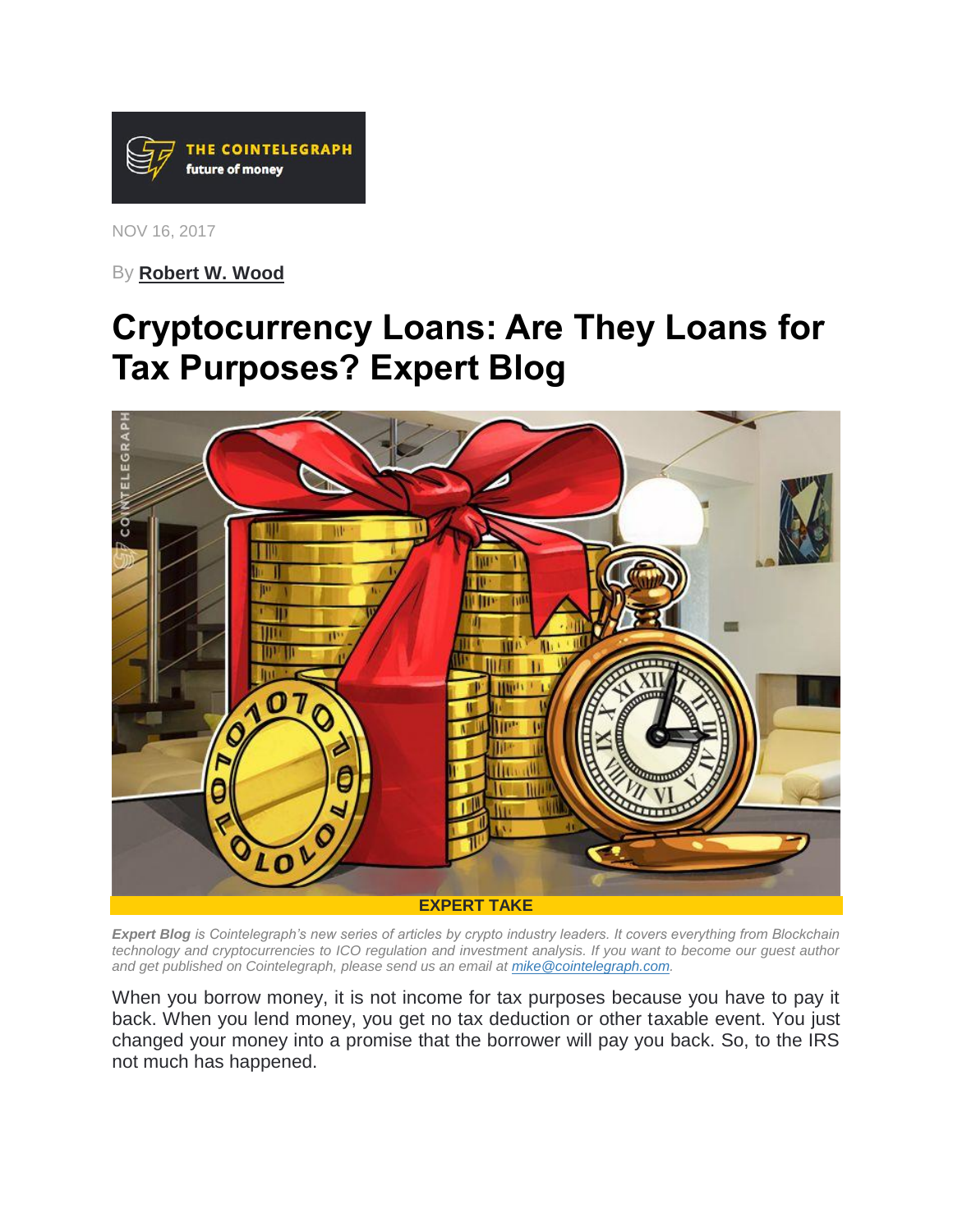Sure, there may be interest paid or interest received. Plus, if you are relieved of the obligation to pay *back* a [loan,](https://cointelegraph.com/tags/loans) that *is* income in the amount of the debt forgiven. Mostly, though, loans can be neutral from a tax viewpoint. How about loans in [Bitcoin](https://cointelegraph.com/tags/bitcoin) or other digital currency?

#### **Loans and taxes**

That's not so clear. With loans in dollars, money is fungible. When you receive a loan in cash, the lender usually knows that you will invest or spend the money. Everyone understands that you will pay the lender back with *other* money. But the IRS says cryptocurrency is property.

Say you lend your car to another person. If the borrower returns a *different* car, that transaction could be viewed as the sale of the original vehicle, rather than a loan of the vehicle for tax purposes. If you end up with a different car, the IRS might say that was a *sale* of the car, followed by the purchase of another car.

The IRS likes finding more chances to tax something! That can mean gain or loss, even if the deal ends up netting you a different car with the same value. Except for certain special tax provisions such as Section 1031 exchanges that allow tax-free swaps of property under certain conditions, just about *everything* you trade is taxed.

### **Bitcoin is property, not currency?**

In 2014, the IRS [issued a Notice](https://www.irs.gov/pub/irs-drop/n-14-21.pdf) saying that digital currency like Bitcoin is property, *not* currency. Most property is not fungible for tax purposes. With loans of cryptocurrency, the parties probably *intend* the cryptocurrency lent to be treated as fungible currency, rather than like property. For example, a borrower may receive Bitcoins and then sell them.

He may repay the lender with different, newly acquired Bitcoins. The Bitcoins are intended to operate as fungible currency so that the repaid Bitcoins are considered a continuation of the Bitcoins that were lent (with the same tax basis and the same acquisition date). But will the IRS agree? No one seems to know the answer to this question.

### **Risks**

Despite the parties' intentions, the IRS may not agree that this is just a loan. Think about the fluctuating value of cryptocurrency and these tax issues could be big. There is a risk that the IRS will view Bitcoins received in repayment of a loan as *different* Bitcoins than the Bitcoins lent. So a loan could end up as a sale to the IRS.

Moreover, even if the IRS agrees that loan treatment is appropriate, it is not clear how interest payments will be treated. It might be wise to emphasize in any documents that the transaction is *intended* to be a loan, not a sale or disposition. You could also document clearly that both parties will report the loan in this manner for tax and accounting purposes.